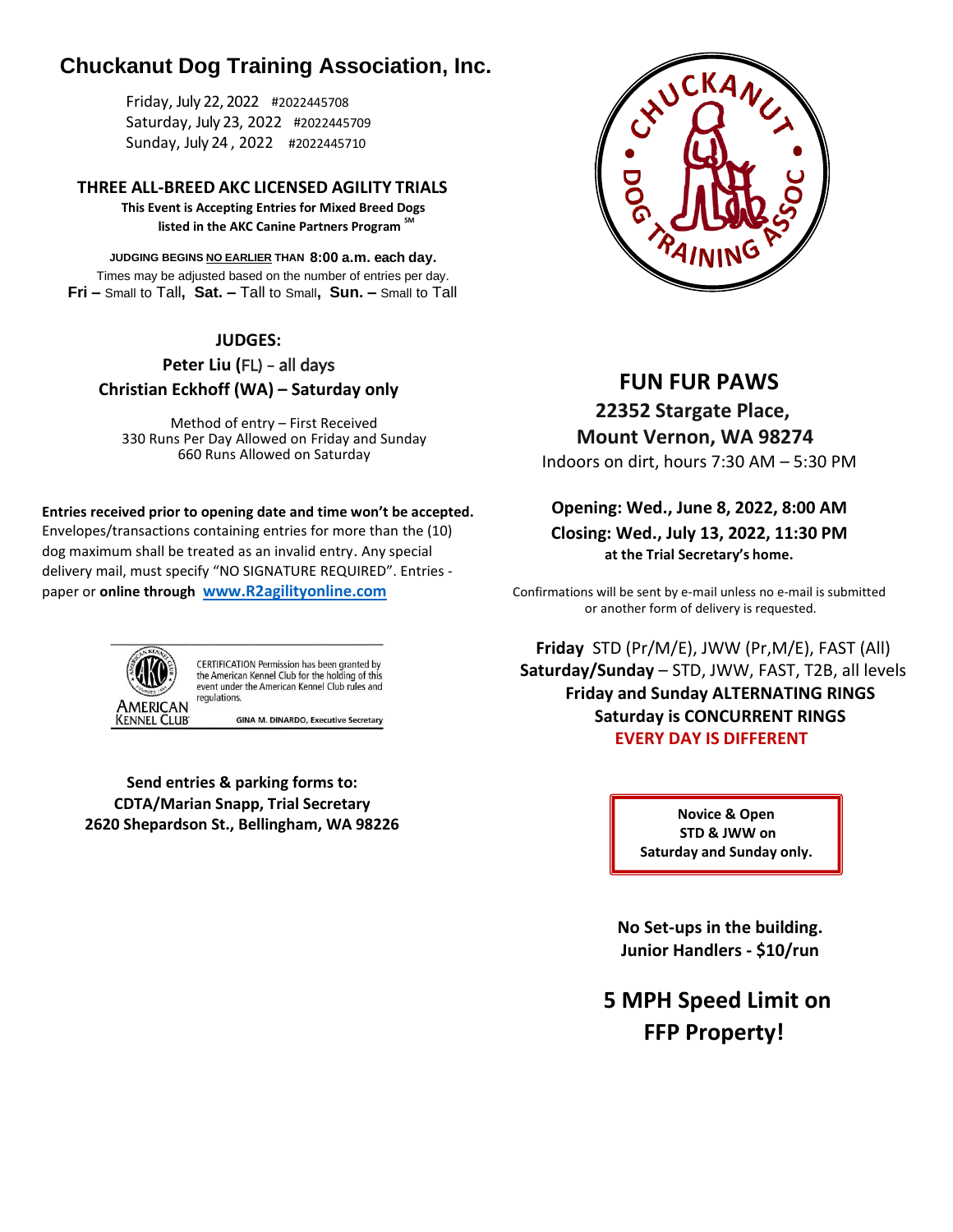#### **OFFICERS OF CHUCKANUT DOG TRAINING ASSOCIATION**

President Jan Wesen, 7210 Worline Rd., Bow, WA, 98232 (360) 333-7131 Vice President Kathi Seaman, Blaine, WA Corresponding Secretary Judy Lloyd Davis, 5997 Schornbush Rd., Deming WA, 98244 (360) 223-9812 Treasurer George Sanders, Bellingham, WA

#### **AGILITY EVENT COMMITTEE**

(Includes all Officers & Board Members of CDTA)

Agility Trial Chair: *(member) Karen Dolphin,* 360-820-8951 [sylvieflynn@gmail.com](mailto:sylvieflynn@gmail.com) Trial Secretary (**send entries here**): Marian Snapp, *(member)* 2620 Shepardson St., Bellingham, WA 98226 (360) 305-0593 E-mail [agilgolden@comcast.net](mailto:agilgolden@gmail.com) Committee members: Karen Dolphin, Marian Snapp, George Sanders, Regina Delahunt, Amy Anderson, Linda Jaquish.

#### **VETERINARIANS**

(staffed 24/7) Chuckanut Valley Vet., 896 N. Burlington Blvd, Burlington WA 360-757-3722 (after hours/weekends) 24 Hour Pet Emergency Center, 14434 Avon Allen Rd. Mt. Vernon WA 360-848-5911

#### **Directions from Fun Fur Paws to Chuckanut Valley Vet:**

Head out of the site to Bulson Rd., turn left and stay on Bulson. Turn right on Starbird, 1 mile to I-5. Take I-5 north 12.4 miles to exit 231. Turn **south** onto N. Burlington Blvd. Go to next traffic circle and *continue all the way around to go back north*. Vet is on the right.

Exhibitors should follow their veterinarians' recommendation to assure their dogs are free of internal and external parasites, any communicable diseases, and have appropriate vaccinations.

 **ENTRY INFORMATION**

## **Make checks payable to** *CDTA***.**

#### Send entries to: **Marian Snapp, 2620 Shepardson St., Bellingham, WA 98226.**

## Fees (per dog/per day): \$19.00 for each of the 1<sup>\*</sup>, 2<sup>d</sup> and 3<sup>d</sup> runs, and \$12.00 for any additional runs. **Junior Handlers - \$10.00 for each run, per dog, per day.**

These fees include required AKC fees (\$3.50 for first run & \$3 for each subsequent run). One entry form per dog may be used for all days unless running Mixed Divisions or heights. (See pg. 3-4.)

**CLOSING DATE**: **Wed. July 13, 2022, at 11:30 p.m.**, at the Trial Secretary's home, *after which time entries cannot be accepted, cancelled or substituted except as provided for in Chapter 11, Section 6 of the Dog Show rules.* Confirmations will be sent by e-mail unless no e-mail is submitted or other form of delivery is requested.

## Enter online through **[R2Agilityonline.com](https://r2agilityonline.com/)**

#### **ONLINE VS. PAPER ENTRY PRIMARY LIMITS**

"CDTA" is accepting online entries through the R2AgilityOnline system. During the first 48 hours after opening, the initial limit of entries designated as either online entries or paper entries will be as follows: Paper 165, Online 165 for Friday & Sunday, Paper 330, Online 330 for Saturday only. If either form of entry has not filled at the end of the 48-hour time period, the club reserves the right to decrease or increase either the online or paper limits accordingly."

Paper entries received within 24 hrs. of the opening date & time must:

1) include postage or be metered.

2) be delivered by a multi-state or multi-national postal or carrier service, including but not limited to USPS, FedEx, UPS & DHL. If above conditions are not met, the entries are not valid and must be returned to the sender.

3) be designated **"no signature required"** if sent Express mail.

#### **DOGS ELIGIBLE TO ENTER**

This trial is open to any dog fifteen (15) months of age or older that is registered with the AKC or that has AKC Limited Registration, PAL/ILP, or an AKC Canine Partners listing number. Approved FSS breeds are also eligible to participate. Dogs with a PAL/ILP or a Canine Partners listing number must be spayed or neutered in order to compete. Wherever the word "dog" is used in these regulations it includes both sexes.

Dogs should be physically sound. Dogs that are blind shall not be eligible, and neither are bitches in season, aggressive dogs, or dogs suffering from any deformity, injury, or illness which may affect the dog's physical or mental performance. No dog shall compete if it is taped or bandaged in any way or has anything attached to it for medical purposes. Refer to Chapter 2 of the Registration and Discipline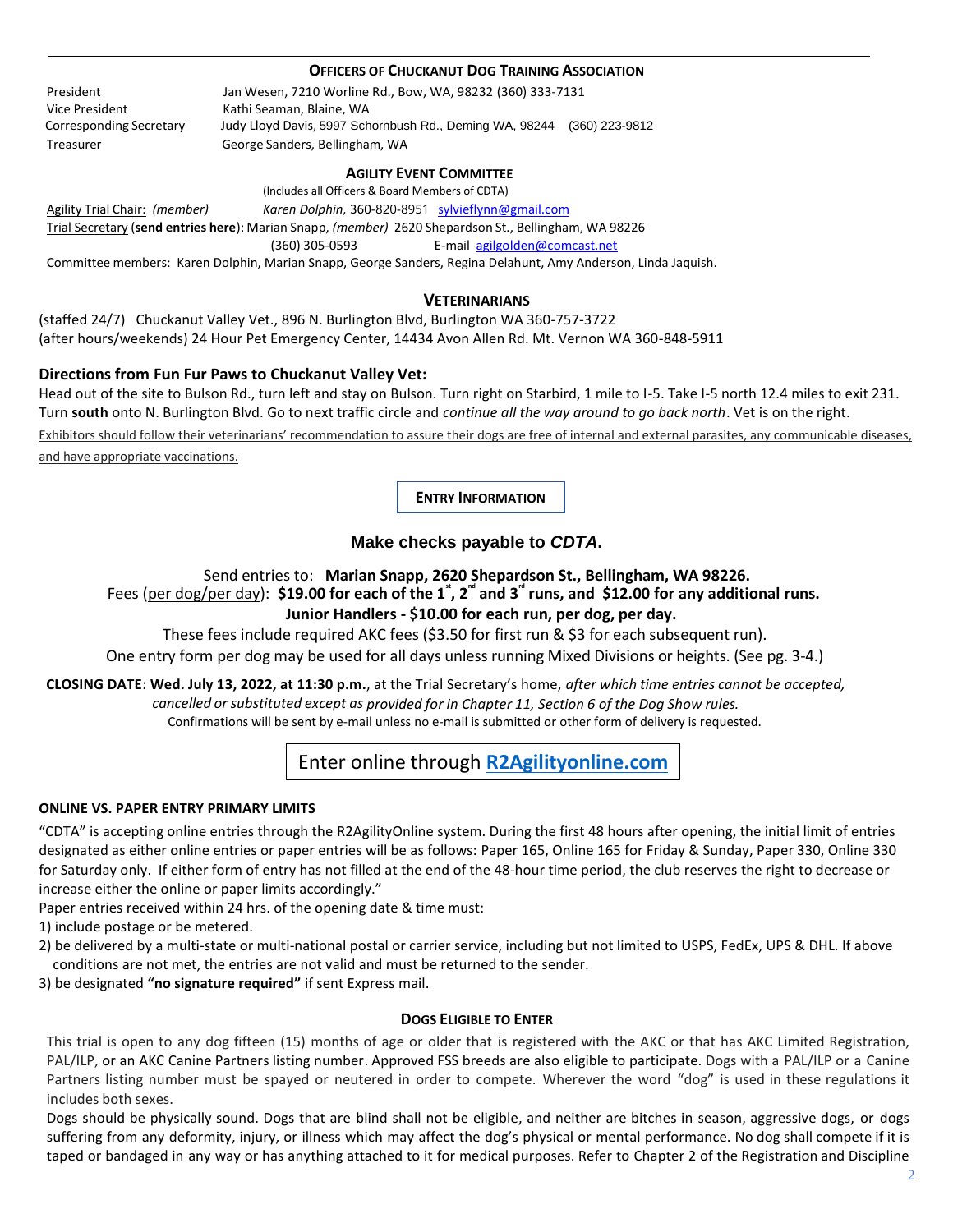Rules for the listing of registerable breeds that may participate. Confirmation of entry will be sent after it is received and processed. CHECK this for any errors and notify the trial secretary if there are any errors BEFORE the closing date. *PLEASE be aware that NO modifications* to an entry may be made after the trial closes according to AKC regulations, other than move-ups that must be received in writing by 6 *p.m. of the Monday before the trial.* This includes changes like Regular vs Preferred, Jump heights, or move down in classes.

**REFUNDS:** A refund of entry fees, less \$5/run, will be given for any bitch that comes into season, provided that written notification is received by the Trial Secretary prior to the start of the first class**.**

### **OBSTACLES AND RING SIZE**

All obstaclesshall meet the specifications as outlined in the current edition of Regulations for Agility Trials. These agility trials will be held indoors in a heated arena on groomed dirt surface with the **STD/PREM ring larger than the JWW/T2B/FAST ring**. There will be no crating in the arena. *There will be no Novice equipment familiarization at these trials.*

### **CLASSES AND DIVISIONS**

It is the exhibitor's responsibility to enter the dog in the correct class. The Trial Secretary cannot make any changes (except for moveups as noted) after the closing date of the trial. Be sure to check your entry form and confirmation letter carefully and make certain *you have entered the correct classes and levels.* NOTE: Do NOT enter a class "higher" than you are eligible for on the assumption you will complete a title before this trial. "Move-downs" after the closing date for entries are not allowed. *If this is your first entry in*  Preferred class you must start in the Novice class, or if you have not yet used your one-time lateral transfer the dog may enter in the same level as it runs in the regular classes but must jump 4" lower. A complete set of rules for all classes is available from the American Kennel Club, 8051 Arco Corporate Drive, Suite 100, Raleigh, NC 27617-3390, or from the AKC website at [www.akc.org.](http://www.akc.org/)

## **EXPECTED JUDGING SCHEDULE**

### **JUDGING WILL BEGIN No Earlier Than 8:00 AM on all days.**

| <b>JUDGES:</b> | Peter Liu 15833,          | Coral Gables, FL         | All days |
|----------------|---------------------------|--------------------------|----------|
|                | Christian Eckhoff 102207, | Woodinville, WA Saturday |          |

Times, Exact Height Order and Walk-through Groups will be set AFTER closing and size of trial is determined. Notification regarding final schedule of judging will be sent after closing. *Larger ring size being used for Standard and Premier Ring.* **FAST will be run as one class. Each level has unique send**

## **CLASSES:** *EVERY DAY IS DIFFERENT*

Fri. – Alternating rings – Prem JWW, FAST, Prem STD, E/M JWW, E/M STD

 Sat. – Concurrent rings – Ring 1: Prem JWW, Prem STD, E/M STD, Opn STD, Nov STD Ring 2: FAST, T2B, Nov JWW, Opn JWW, E/M JWW

Sun. – Alternating rings – FAST, T2B, E/M Std, Nov JWW, Opn Std, Opn JWW, Nov STD, E/M JWW

| Day/Height order |                      | <b>Standard</b> | <b>Premier STD</b> | <b>Premier JWW</b> | T2B               | <b>Jumpers</b>    | <b>FAST</b>              |
|------------------|----------------------|-----------------|--------------------|--------------------|-------------------|-------------------|--------------------------|
| $Fi - 9:00 a.m.$ | <b>Small to Tall</b> | Peter Liu       | Peter Liu          | Peter Liu          | Not offered       | Peter Liu         | Peter Liu                |
| Sat - 8:00 a.m.  | <b>Tall to Small</b> | Peter Liu       | Peter Liu          | Peter Liu          | Christian Eckhoff | Christian Eckhoff | <b>Christian Eckhoff</b> |
| Sun -8:00 a.m.   | <b>Small to Tall</b> | Peter Liu       | Not offered        | Not offered        | Peter Liu         | Peter Liu         | Peter Liu                |

## **Class Changes Effective January 1, 2020.**

Entering a Mixture of Regular and Preferred Classes Within the Same Trial Weekend – Multiple Jump Heights Within the Same Trial Day.

A separate entry form must be submitted when the same dog is being entered in a mixture of Regular and Preferred and/or different jump heights within the same trial weekend thereby clearly indicating which class(es) and/or jump heights belong together for each trial day of the weekend.

Effective January 1, 2020, exhibitors may enter a mixture of both Regular and Preferred classes on the same trial day and/or during a trial weekend. For example, the same dog may now be entered in Regular FAST and/or T2B to finish up those titles while also entered in Preferred Master STD/JWW to start working towards their PACH at the lower height. Any mixture of Regular and Preferred classes is allowed. Please NOTE that if a dog qualifies in Regular Master Standard and Preferred Master JWW (or vice versa) on the same trial day, then NO Double Q shall be earned toward either the MACH or PACH title. The Double Q still requires that Standard Agility and Jumpers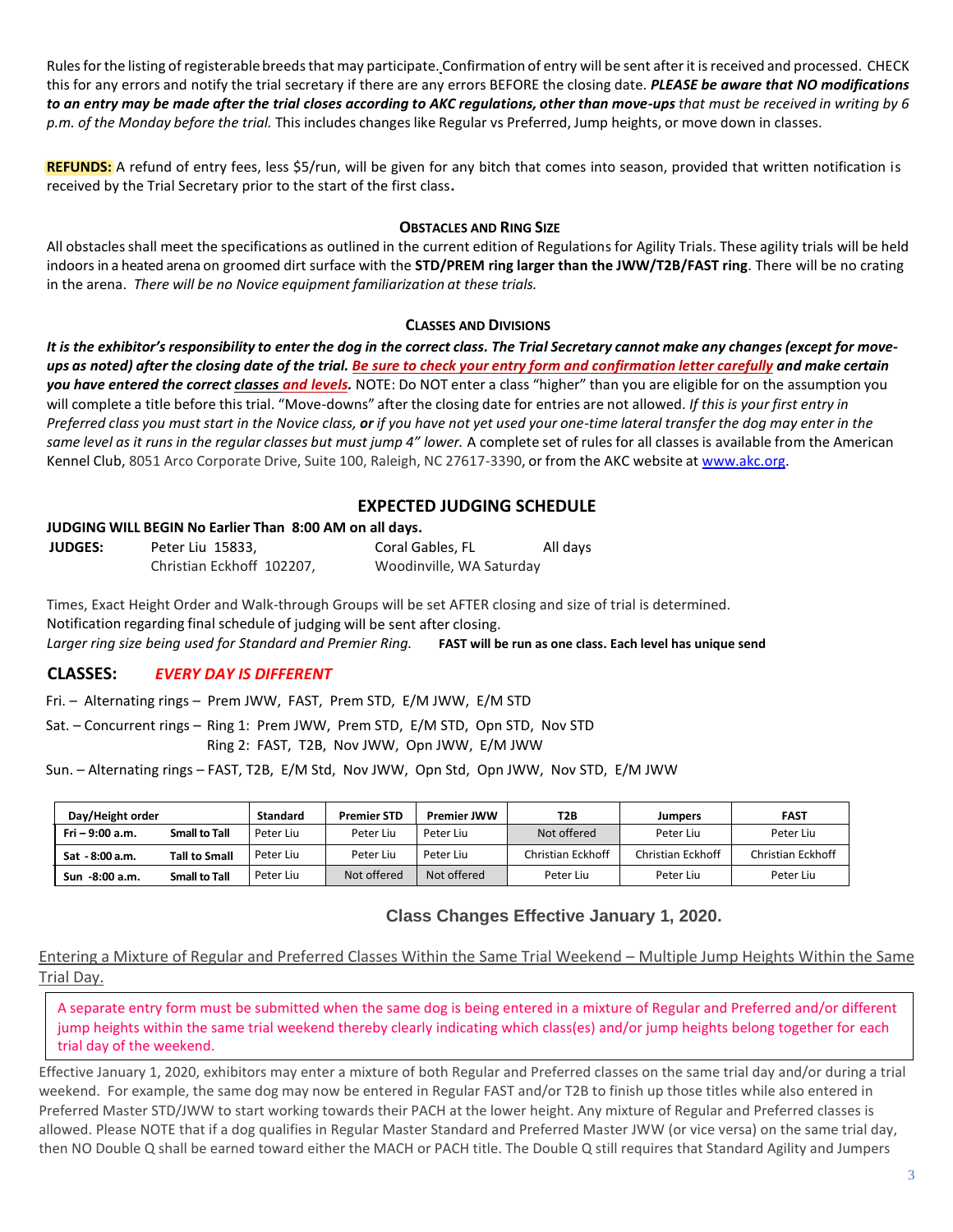With Weaves be either both Regular OR both Preferred on the same trial day. Additionally, within the same Regular or Preferred classes, a dog may now be entered in multiple jump heights within the same trial day. For example, the same dog may now be entered in 20-inch Master STD/JWW while also entered in 24C-inch Premier STD/JWW on the same trial day.

When calculating entry fees, treat multiple entry forms for the same dog as if only one form had been filled out. In other words, the 1<sup>st</sup> run entry fee is only paid once per day, per dog, even if that dog's runs have been submitted on multiple entry forms.

## **Entering For Exhibition Only (FEO)**

As of January 1, 2021, For Exhibition Only has become a permanent part of the AKC Agility program and may be offered at the option of the host club. FEO will allow exhibitors to work with their dogs in a trial environment. FEO is only allowed in the Time 2 Beat and FAST classes. FEO will be of value to new exhibitors or exhibitors that are having difficulty with a specific obstacle and/or ring environment. Competitors must enter in T2B and/or FAST. **Participation in FEO is non-qualifying**.

- FEO runs are treated as trial entries. The exhibitor must enter the class(es) (T2B and/or FAST) prior to the closing date, pay class entry fee(s) and the Trial Secretary must record the entry in the Trial Catalog as part of the results for that class. FEO does not need to be noted on the entry form; the handler will declare the day of the show.
- Dogs may be entered in any jump height for FEO runs. If entered in an ineligible jump height, the team is committed to FEO for that run and must declare FEO on the start line. Day of show jump height changes are not allowed.
- Dogs may be entered in any level of FAST (Novice, Open, Excellent, Master). If the dog is not eligible for the level entered, the team is committed to FEO for that run and must declare FEO on the start line. Day of show level changes are not allowed.
- The exhibitor must declare FEO in the ring prior to leading out. FEO may be declared earlier (ex. when checking in at the gate board).
- Toys are allowed in the ring
	- o Toys must be non-audible
	- o Toys may not leave the handler's hand
	- o Toys that roll freely cannot be used
- Food/treats are not allowed in the ring
- FEO should be utilized for the benefit of the dog and not as a punitive correction. Harsh verbal and /or physical corrections shall not be tolerated. Any determination of harshness by the judge shall be immediately whistled and the handler will be dismissed from the ring.
- A judge must monitor the entire run. Judges can stop a run at any time

## **Fix and Go On (FNG)**

Fix and Go On (FNG) allows exhibitors to immediately reattempt an obstacle at any time while on course when the dog's performance of an obstacle is not to their expectation. This allows the dog to successfully complete the obstacle then finish the course or leave the ring on a positive note. Fix and Go On is not pre-entered; rather, it occurs during the course of the run. **Using FNG will result in a non-qualifying score.**

#### **HEIGHT DIVISIONS**

As of March 1, 2021, if a VMO or Agility Field Representative is measuring dogs at a trial, all present and entered dogs without a valid measurement must be measured. Measuring will begin  $\frac{1}{2}$  hour before the first dog runs on all three days and may occur between classes depending upon judge availability.

| <b>REGULAR</b>          | <b>PREFERRED</b>        | <b>HEIGHT AT WITHERS</b>                                                                                                                                                                                                                     |
|-------------------------|-------------------------|----------------------------------------------------------------------------------------------------------------------------------------------------------------------------------------------------------------------------------------------|
| Handlers may opt to run | Handlers must run their | Owners are responsible for entering their dog in the proper height division.                                                                                                                                                                 |
| their dog in a higher   | dog in their proper     |                                                                                                                                                                                                                                              |
| height division.        | eligible height.        |                                                                                                                                                                                                                                              |
| 8"                      | 4"                      | 11 inches and under at withers                                                                                                                                                                                                               |
| 12"                     | $^{O}}$                 | 14 inches and under at withers                                                                                                                                                                                                               |
| 16"                     | 12"                     | 18 inches and under at withers                                                                                                                                                                                                               |
| $20$ "                  | 16"                     | 22 inches and under at withers                                                                                                                                                                                                               |
| 24"                     | $20$ "                  | Over 22 inches at withers                                                                                                                                                                                                                    |
| 24C                     | N/A                     | Dogs who measure into the 8" through 20" regular jump height divisions may opt to<br>enter the 24-choice height division at their owner's discretion. Dogs who measure<br>into the 24" regular jump height division may not enter 24-choice. |

#### **HEIGHT CARD REGULATIONS**

When filling out the entry form, there is a section at the top of the form for exhibitors to mark if your dog needs to be measured. This lets the Trial Secretary know whether to include your dog on the "Dogs to Be Measured List". *It is no longer required that you submit a copy of your dog's jump height card with your entry form or show it during day of show check-in*.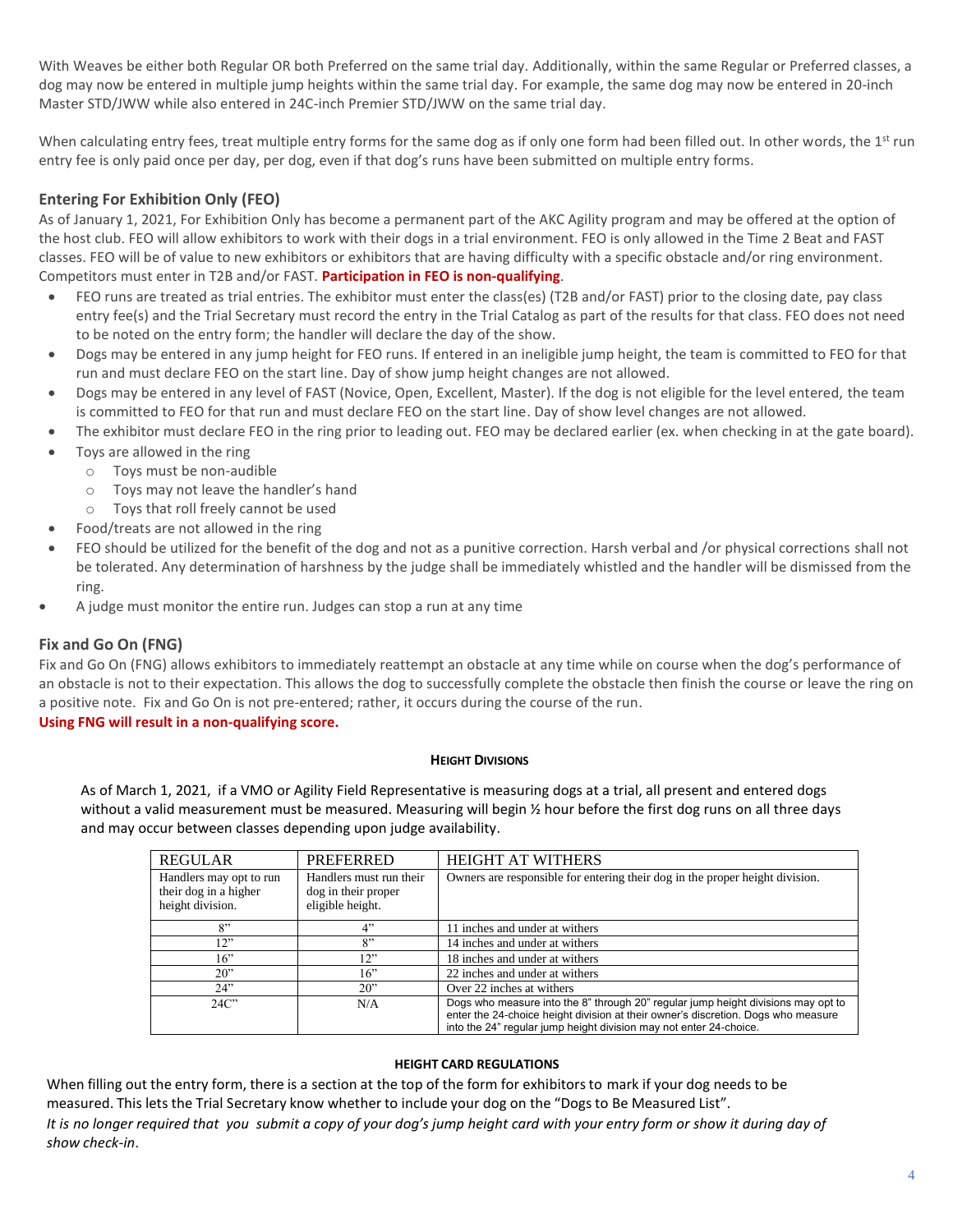#### **PRIZES AND AWARDS**

Qualifying score required for all prizes. Flat ribbons for Placements and rosettes may be available.

- Qualifying score Dark Green Rosette or flat ribbon available.
- First Prize Blue ribbon Third Prize Yellow ribbon
- Second Prize Red ribbon Fourth Prize White ribbon
	- A special ribbon will be available for any dog completing a title at this trial.

There are also Double Q ribbons for dogs running at Masters Level. Please ask for yours!

Please notify the Trial Chair or Trial Secretary if you have the potential of completing a MACH, or PACH title at this trial  $\odot$ .

## **MOVE-UPS – CHECK-IN**

**Deadline for move-ups for these trials is Monday, July 18th , 2022 at 6 p.m. PDT.** Move-ups must be submitted in writing (e- mail okay). Move-ups are not official until e-mail confirmation of the move-up has been received by the participant. Friday to Saturday and Saturday to Sunday move-ups will be allowed.

There will be no formal check-in. A run order will be available at the ribbon table and online at [Scores4K9sNW.com.](file:///C:/Users/agilg/Documents/AKC%20Trials%206-2016%20on/!%20May%202021/https/scores4k9snw.com) PLEASE remember to check in directly on the Gate Sheet or with the Gate Steward before your runs. No ELECTRONIC check in will be used.

### **COURSE FAMILIARIZATION AND WARM-UPS**

Handlers in all classes are permitted to walk the course, without a dog, prior to the start of the class. A walk-through period will be held prior to each class. A warm-up area, consisting of a regulation agility jump, shall be provided for all exhibitors*.*

#### **HOSPITALITY INFORMATION**

Coffee, tea, and water will be available along with some snacks. No meals will be provided so please be sure to bring your own lunch. There are fast food locations and grocery stores in Mount Vernon, just 10 minutes away.

## **VOLUNTEERS**

We'll be using the **White Board** for all positions. If you want to do something special, please let us know and we'll sign you up ahead of time. Also, if you want to learn a job, just ask the chief ring steward who can put you with someone who will show you the ropes.

Volunteer draws for prizes and future entries will be made in the afternoons on each day of the trial. *Thanks for your help!* 

### **TRIAL REGULATIONS & NOTICE TO EXHIBITORS**

- The Trial will be open each day from 7:30 to 5:30 p.m. **Consult the Final Information/Run Order for order of classes and times of judging.**
- Conditional, unsigned, incomplete, illegible, telephone, faxed, or telegraphed entries cannot be accepted. **Entries not on official**  AKC forms and/or photocopies of AKC forms without the agreement and rules that accompany the Official AKC entry form are **not acceptable. Entry fees must accompany entries for it to be valid.**
- Postdated checks do not constitute a valid entry. Checks will be deposited immediately after the trial closes. Competitors whose check is returned will be assessed an additional fee equal to the amount charged to the club for the returned check.
- No entry fee will be refunded if the trial cannot open or be completed by reason of riots, civil disturbances, fire, act of God, public emergency, act of a public enemy, or any other cause beyond the control of the organizing committee.
- Entry fees will NOT be refunded in the event of errors or cancellation of entries after the published closing date, or in the event a dog is absent, disqualified, excused by the Veterinarian or Judge during the trial, or barred from competition by the Show Committee. **(Exceptionsto Refunds are stated on page 3)**
- It is expressly understood that exhibitors alone are responsible for the behavior of their dogs and children. Any exhibitor whose dog(s) and/or child(ren) create unnecessary disturbances or repeatedly engage in unsafe or disruptive behavior may, at the discretion of the Show Committee, be asked to leave the show site. In such case, no refund of any fees paid will be made.
- Sorry, no puppies under 3 months of age are allowed in the trial arena. Aggressive dogs will not be allowed.
- **The safety of dogs is of primary concern.** By entering this trial, exhibitors acknowledge they are familiar with the rules and regulations of this sport and their dogs are familiar with and able to perform all obstacles safely Pinch collars, electric and dummy electric collars are prohibited on trial grounds. Head halters and body harnesses are OK.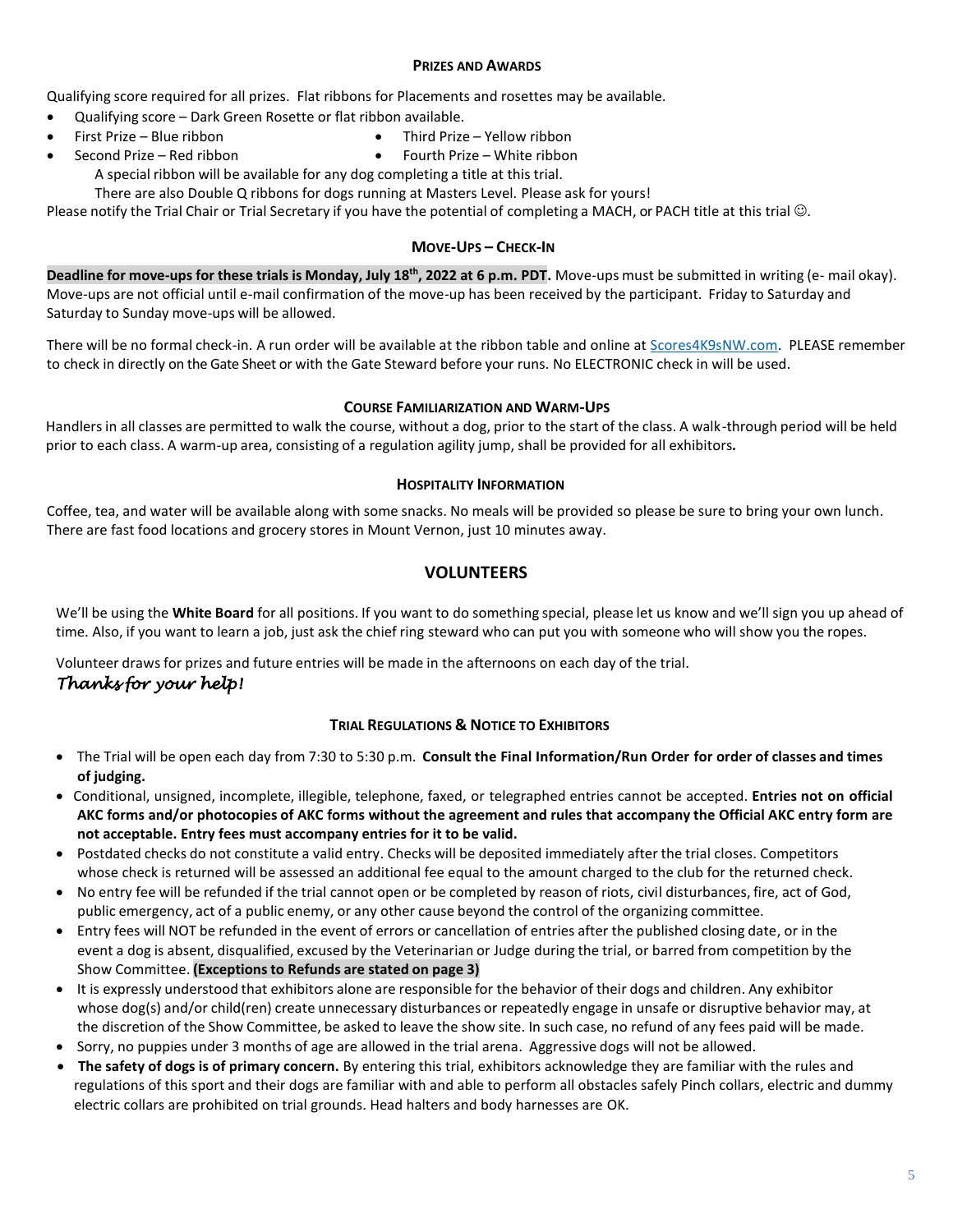- **All dogs must be on leash at all times** except when in the ring or when in the designated agility warm up area or off leash areas. The leash may have a single pick-up bag and/or identification tag attached to it. Painted or stitched designs or information on collars can be only the dog's name and/or identifying information.
- Exhibitors are responsible for being at the ring gate when it is their turn to run. We will NOT wait for exhibitors. Judging will **begin no earlier than 8:00 AM.**
- **The Chuckanut Dog Training Association, Inc., Fun Fur Paws, LLC., and Marian Snapp**, assume **NO** responsibility for any loss, damage or injury sustained by exhibitors, handlers, spectators, or to any of their dogs or property, and further assume no responsibility for injury to any child not under the control of his or her parents or guardian.
- CRATING There will be no crating in the building. Please crate from your car or from a sheltered area of your own. Areas for canopies/pop-ups will be designated on the site map included with the Run Order information sent after closing.
- PLEASE CLEAN UP AFTER YOUR DOG(S). Failure to do so will be considered a benchable offense and we REALLY want to use this facility in the future.
- THIS CLUB DOES NOT AGREE TO ARBITRATE CLAIMS AS SET FORTH ON THE OFFICIAL AKC ENTRY FORM FOR THIS EVENT.

**Enter Online through [R2Agilityonline.com.](https://r2agilityonline.com/)**

# **DIRECTIONS T<sup>O</sup> SHOW LOCATION**

## **Fun Fur Paws - 22352 Stargate Place Mt. Vernon, WA 98274**

## **Driving Directions to Fun Fur Paws**

From I-5:Take Exit 218, go east onto Starbird Rd. Continue east to the 4-way stop at Bulson Rd. Turn left. At the intersection with Tyee Rd., turn left to remain on Bulson, turn right onto Stargate Pl at the sign for Fun Fur Paws. **SPEED LIMIT 5mph on FFP Property!**

## **MOTELS**

*Call for availability and pet policies*

\_\_\_\_\_\_\_\_\_\_\_\_\_\_\_\_\_\_\_\_\_\_\_\_\_\_\_\_\_\_\_\_\_\_\_\_\_\_\_\_\_\_\_\_\_\_\_\_\_\_\_\_\_\_\_\_\_\_\_\_\_\_\_\_\_\_\_\_\_\_\_\_\_\_\_\_\_\_\_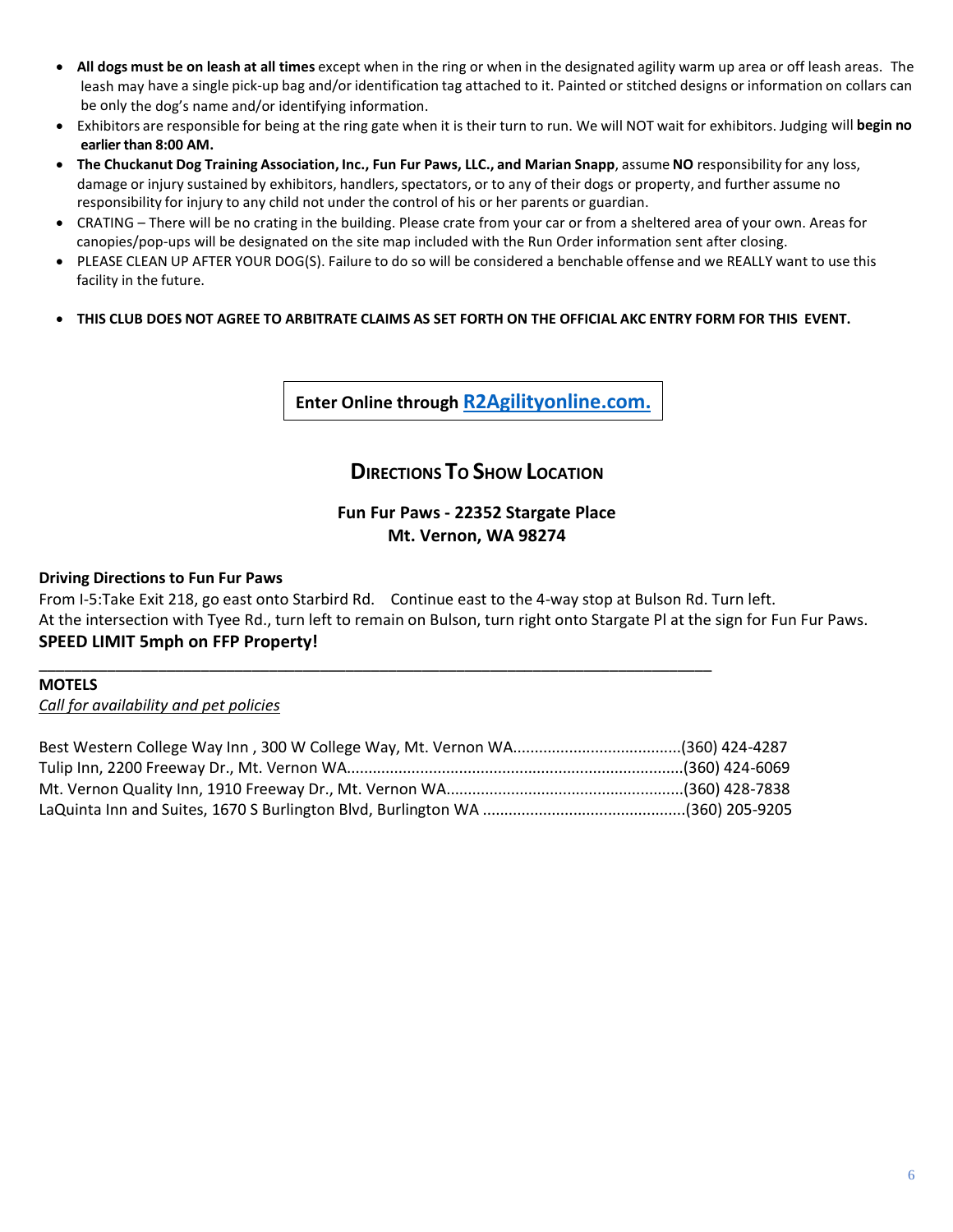## **OVERNIGHT RV PARKING - REVISED RV RULES & FEES.**

## **[http://www.r2agility.net/FFP/FFP\\_RV\\_Rules\\_2022.pdf](http://www.r2agility.net/FFP/FFP_RV_Rules_2022.pdf)**

.

Overnight RV camping is available on site. Dry/tent camping OK in accommodations area only. Make your reservations early as hook-up sites are limited. Please mail your camping reservation form to Marian Snapp (address below) along with your entry. Email questions to [agilgolden@comcast.net.](mailto:agilgolden@comcast.net)

**Please Note: Potable Water is NOT available**. Toilet facilities are available. There is NO dump station on site nor any showers. Electricity is available. Hook-ups are 50 and 20 amps; please bring an adapter if you need one.

If you run a generator, please be courteous by using an exhaust extender so that fumes go out over the RV, not at ground level. Quiet hours are 9 PM – 7 AM.

## **AGILITY OVERNIGHT RESERVED PARKING RESERVATION FORM**

| Fees: Check hours for charges on new Rules & Fees document.<br>$\Box$ Electrical RV Hook-ups - \$30/night<br>Electric vehicle daytime plug in - \$10/day. | □ RV Day parking and Dry/tent camping (overnight) \$15/day. No hook ups                                                                                                                                                                            |
|-----------------------------------------------------------------------------------------------------------------------------------------------------------|----------------------------------------------------------------------------------------------------------------------------------------------------------------------------------------------------------------------------------------------------|
|                                                                                                                                                           | $\Box$ SAT.<br>THU. $\Box$ FRI.<br>$\Box$ SUN.                                                                                                                                                                                                     |
| the trial date. No refund after the trial date.<br><b>MAKE CHECKS PAYABLE TO: Fun Fur Paws (FFP)</b>                                                      | Camping fees are refundable if you do not attend the trial or make other arrangements for accommodations, but you must let us know by<br>SEND RESERVATION FOR PARKING TO: Marian Snapp, 2620 Shepardson St., Bellingham, WA 98226 (OK with entry). |